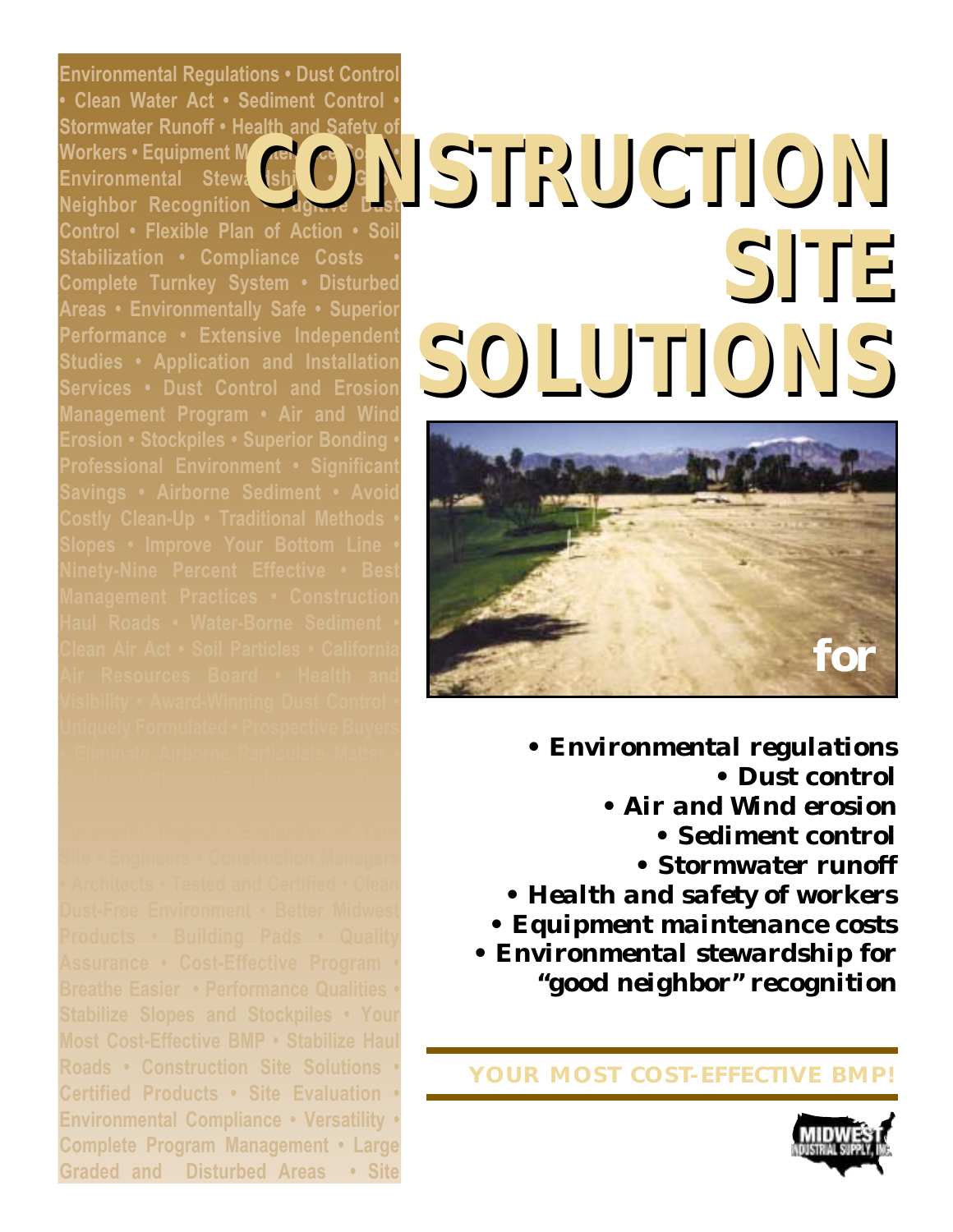# *MIDWEST DUST AND EROSION/SEDIMENT CONTROL PROGRAMS*



Developers and contractors today are constantly dealing with a myriad of obstacles and compliance costs for dust, erosion and sediment control. Midwest Industrial Supply Inc. can reduce those burdensome costs and help improve the environment by offering a complete line of products and services to manage most aspects associated with fugitive dust, erosion, sediment and soil stabilization. All Midwest Industrial Supply, Inc. products are developed to be environmentally safe, designed for superior performance, and thoroughly tested in the field, in the laboratory and through extensive independent studies.

Midwest Industrial Supply, Inc. offers a complete turnkey system. This includes design and product recommendations, application and installation services, technical and administrative support, and a full range of laboratory procedures.

Strict environmental regulations (NPDES, SWPPP, Clean Water and Clean Air Acts) mandate that developers and contractors **outline and implement BMP's** during every phase of construction. Failure to comply with these regulations can result in penalties of thousands of dollars *each day of non-compliance*! Midwest Industrial Supply, Inc. can help you comply with **all** dust control and NPDES regulations with our "Complete Program of Dust Control and Erosion Management" developed specifically for you. We start with an evaluation of your site and, working

with your engineers and construction managers, develop a flexible plan of action. This plan includes identifying possible sources of pollution, deciding which best management practices will be used to control runoff, who will implement those BMP's, and provisions for maintaining all of the control. From permit application to post-construction management, a good dust, erosion, sediment and soil stabilization program is a critical component to a successful project. Midwest Industrial Supply, Inc. assures the "Dust Control and Erosion Management Program" developed for each site is fully compliant with all government regulations regarding air and water quality, especially addressing the NPDES Phase I and Phase II regulations and SWPPP, considered by many to be the most important parts of a "Dust Control and Erosion Management Plan."

Soil-Sement®, Midwest's unparalleled dust and erosion control agent, is an environmentally safe (California Air Resources Board (CARB), CalCert and Canada ETV verified), uniquely formulated, powerful polymer emulsion. It provides superior bonding, cohesion, versatility, cost-effectiveness, superior overall performance and environmental compliance. Soil-Sement® can stabilize large open areas, stockpiles, slopes, construction haul roads and other disturbed land areas for periods of 30 days to 1 year or more.

Soil-Sement® applied to disturbed land areas eliminates airborne particulate matter, or dust, from drifting away from the construction site, therefore maintaining your "good neighbor" status with the surrounding business community.

Sediment, as a result of runoff or windblown particles deposited into drains, ditches and lakes, can seriously endanger plant and aquatic life. Traditional "solutions" for these problems include silt fencing, hay bales, vegetative buffers, mulches, erosion control blankets and sediment ponds. These "solutions" still allow sediment to happen. Midwest Industrial Supply, Inc. believes that erosion control is much more effective than sediment control. By stopping erosion BEFORE it becomes sediment you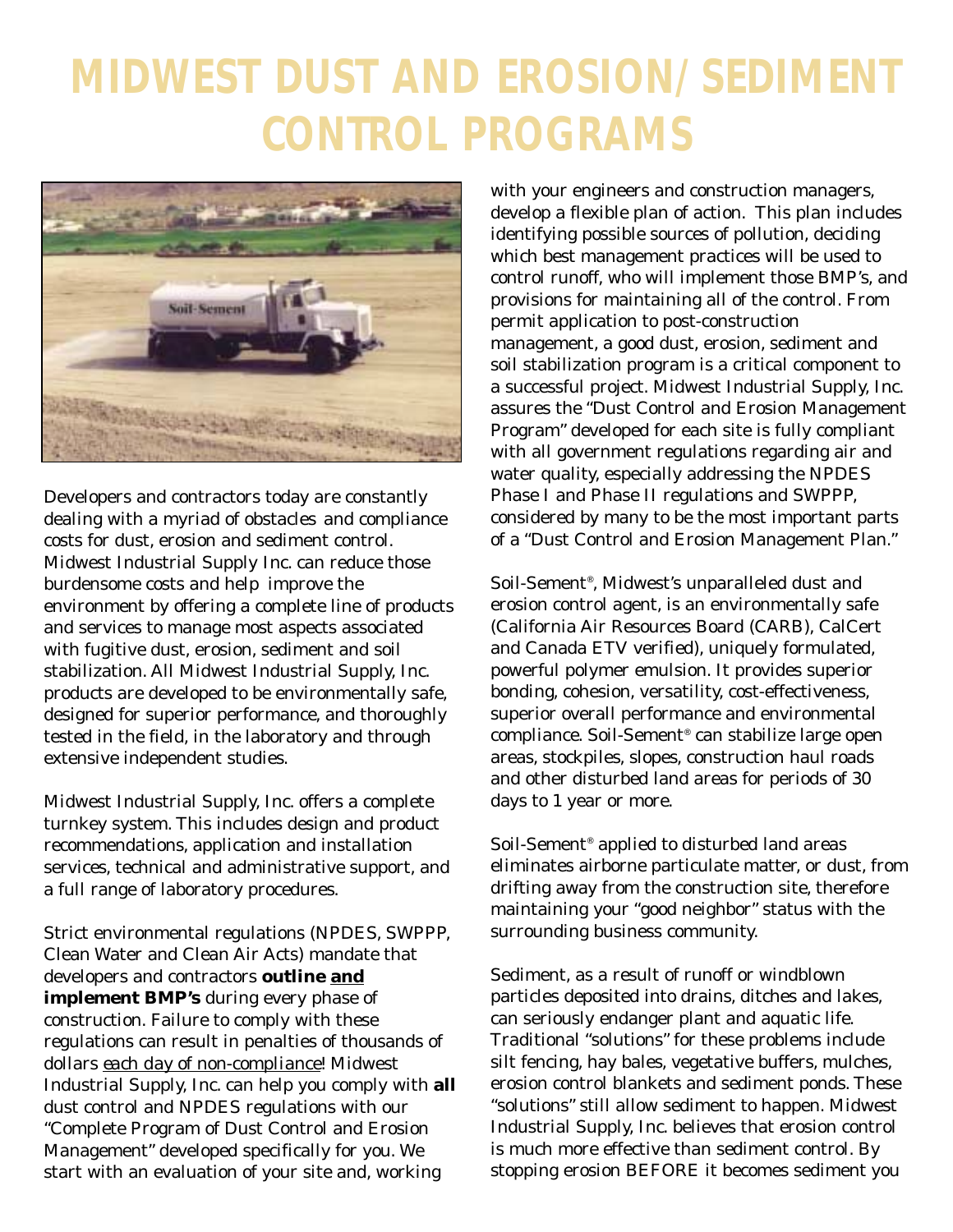# *• Reduce Compliance Costs • Improve The Environment • • Improve Your Bottom Line •*

avoid costly clean-up after the fact. Our products and "Dust Control and Erosion Management Plans" are designed to hold soil particles

in place, preventing them from becoming air- and water-borne sediment. *Midwest's solutions also represent a significant savings over the other traditional sediment control methods!*

Your sales associates will be able to visit the building site with prospective buyers in a clean, dust-free professional

environment. Health and visibility problems associated with fugitive dust will be a thing of the past.

Our products are tested and certified by the California Environmental Technology Certification Program (CalCert), California Air Resources Board (CARB), Canada Environmental Technology Verification Program (Canada ETV), and the Air Pollution Control Technology (APCT)

*Why utilize traditional methods that are only 50% effective, when Midwest's tested, certified products are 99% effective at stopping sediment at its source?*

Verification Center of the U.S. Environmental Protection Agency's (EPA) Environmental

> Technology Verification (ETV) program. Environmental and performance qualities of our products are verified. They are proven effective at controlling construction site PM10 and PM2.5 particulate matter, erosion and sediment — while **not** contributing pollutants to stormwater and groundwater, thereby helping to meet effluent limitation guidelines. You can breathe easier knowing that your "Complete Program of Dust Control and Erosion Management" developed

by Midwest Industrial Supply, Inc. will enable your project to proceed as planned.

#### *IMPROVE YOUR BOTTOM LINE with quality assurance — when the cost of failure is unacceptable.*

Give us a call today to find out how!

#### **AREAS TREATED BY MIDWEST INDUSTRIAL SUPPLY, INC.:**

#### *PHASE I:*

- *Green = 3-month protection plan, building pads*
- *Blue = 12-month protection plan, building pads*
- *Purple = 18-month protection plan, clubhouse pad*

#### *PHASE II:*

*Red = 18-month protection plan, mass graded area*

#### *PHASE III:*

*Orange = 24-month protection plan, mass graded area*